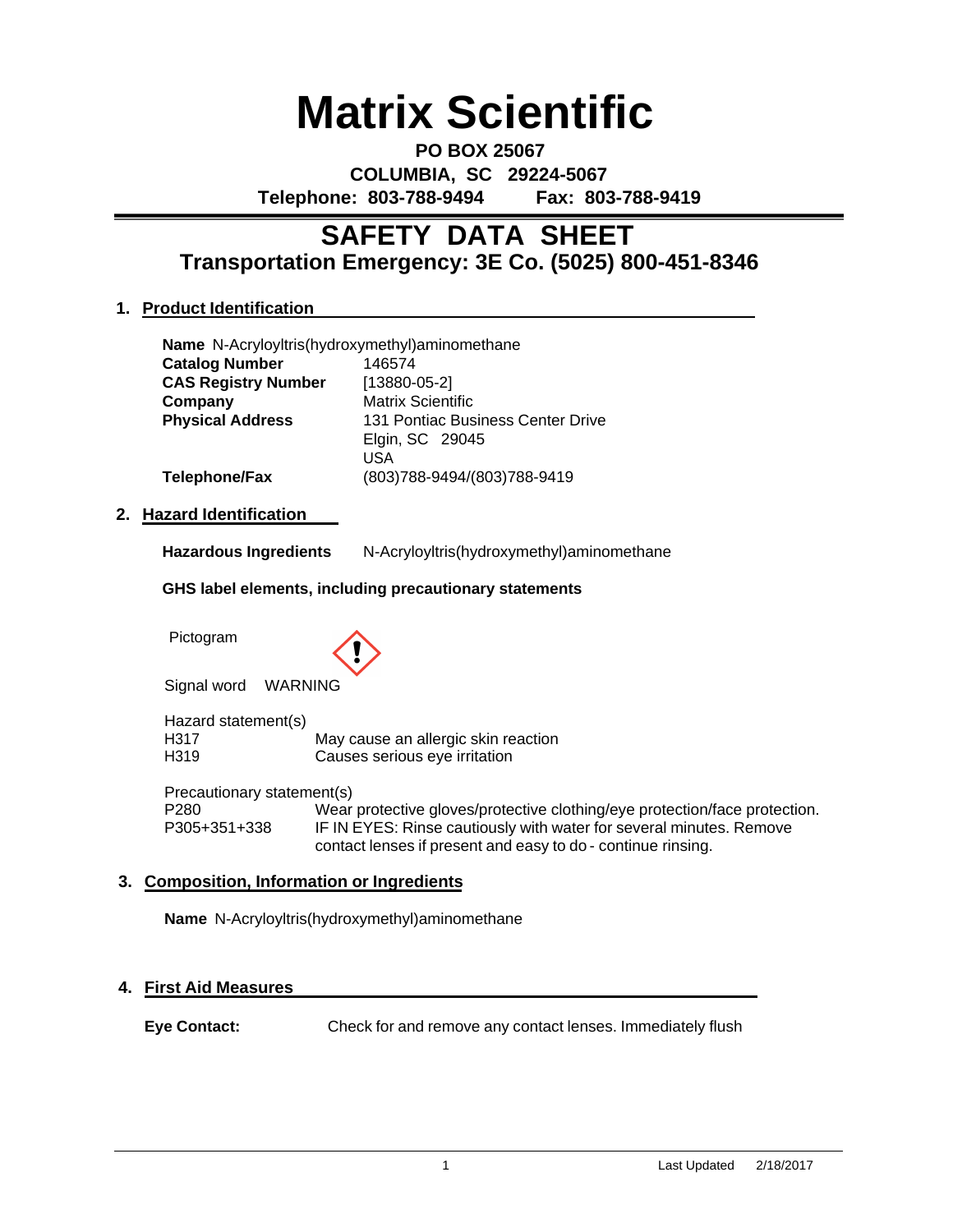|                      | eyes with clean, running water for at least 15 minutes while keeping eyes<br>open. Cool water may be used. Seek medical attention. |
|----------------------|------------------------------------------------------------------------------------------------------------------------------------|
| <b>Skin Contact:</b> | After contact with skin, wash with generous quantities of running water.                                                           |
|                      | Gently and thoroughly wash affected area with running water and non-                                                               |
|                      | abrasive soap. Cool water may be used. Cover the affected area with                                                                |
|                      | emollient. Seek medical attention. Wash any contaminated clothing prior to                                                         |
|                      | reusing.                                                                                                                           |
| Inhalation:          | Remove the victim from the source of exposure to fresh, uncontaminated                                                             |
|                      | air. If victim's breathing is difficult, administer oxygen. Seek medical                                                           |
|                      | attention.                                                                                                                         |
| Ingestion:           | Do NOT induce vomiting. Give water to victim to drink. Seek medical                                                                |
|                      | attention.                                                                                                                         |
|                      |                                                                                                                                    |

#### **5. Fire-Fighting Measures**

| <b>Extinguishing media:</b><br><b>Special fire fighting</b> | Carbon dioxide, dry chemical powder, alcohol or polymer foam.                                             |
|-------------------------------------------------------------|-----------------------------------------------------------------------------------------------------------|
| procedures:                                                 | Wear self-contained breathing apparatus and protective clothing to prevent<br>contact with skin and eyes. |
| Unusual fire and<br>explosion hazards/<br>decomposition of  |                                                                                                           |
| product:                                                    | Emits toxic fumes under fire conditions.                                                                  |

#### **6. Accidental Release Measures**

Steps to be taken if material is spilled or otherwise released into the environment - Wear Appropriate respirator, impervious boots and heavy rubber (or otherwise impervious) gloves. Scoop up solid material or absorb liquid material and place into appropriate container. Ventilate area and wash affected spill area after pickup is complete. Wash skin immediately with plenty of water. Place solid or absorbed material into containers and close for disposal.

### **7. Handling and Storage**

Avoid prolonged exposure. Use caution when handling. Exposure to any chemical should be limited. Do not breath dust or vapor. Have safety shower and eye wash available. Do not get in eyes, on skin or on clothing. Keep container tightly closed. Store in a cool, dry, well-ventilated place. Ensure adequate ventilation during use. Use only in a chemical fume hood. To the best of our knowledge, the health hazards of this product have not been fully investigated. This product is provided solely for the purpose of research and development.

### **8. Exposure Controls and Personal Protection**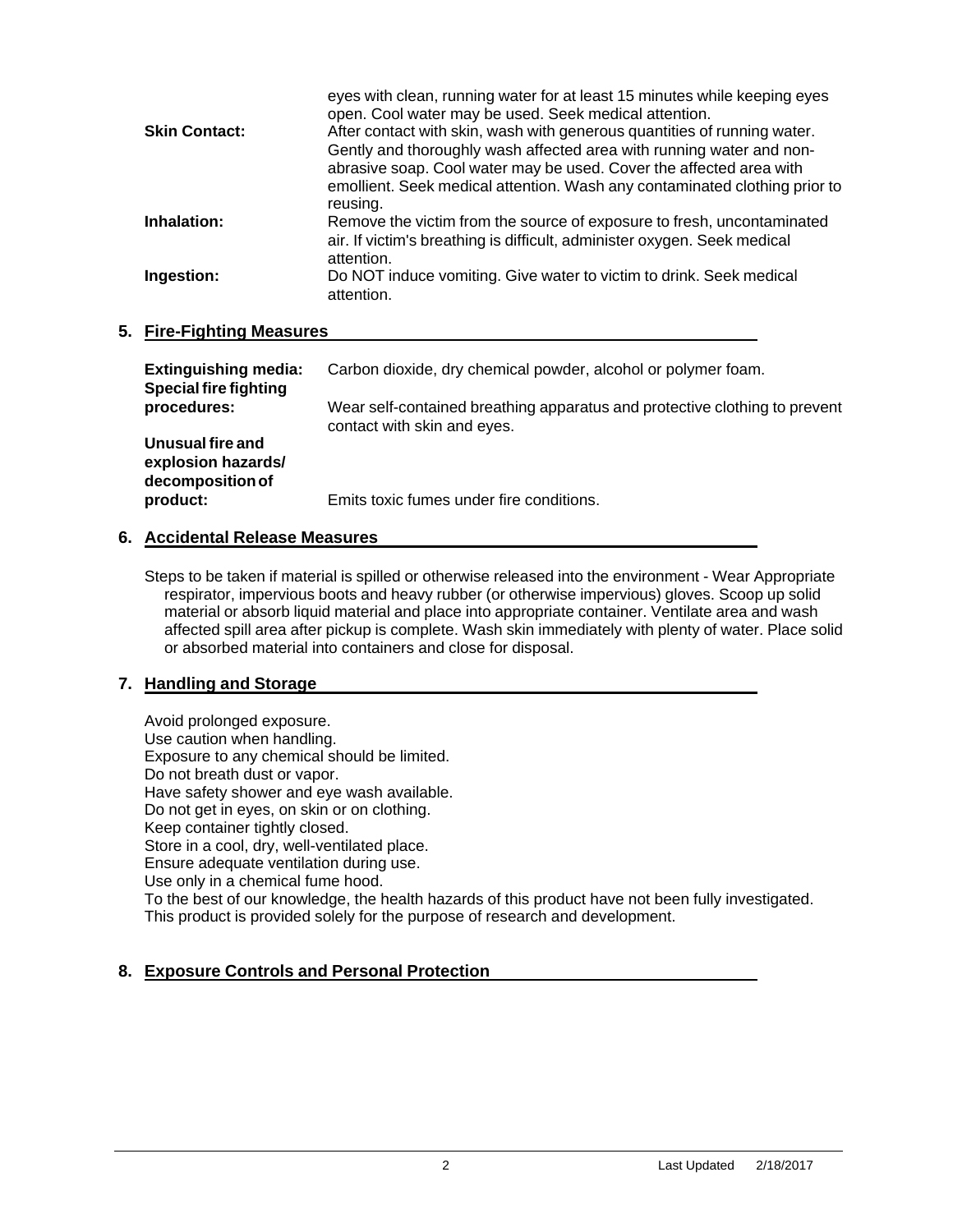Wear Protective safety goggles. Wear chemical-resistant gloves. Wear protective clothing and chemical resistant boots. Ensure ventilation during use. After contact with skin, wash immediately.

### **9. Physical and Chemical Properties**

**Molecular Formula:** C7H13NO4 **Molecular Weight:** 175.19

#### **10. Stability and Reactivity**

| Incompatibilities: |                                      | Strong oxidizing agents |
|--------------------|--------------------------------------|-------------------------|
|                    |                                      | Strong acids and bases  |
|                    | <b>Hazard Decomposition Products</b> |                         |
| Carbon             | carbon monoxide                      |                         |
|                    | carbon dioxide                       |                         |
| <b>Nitrogen</b>    | oxides of nitrogen                   |                         |

#### **11. Toxicological Information**

#### **Acute effects:**

Irritant May be harmful by ingestion and inhalation. Material is irritating to mucous membranes and upper respiratory tract. To the best of our knowledge, the toxicological properties of this product have not been fully investigated or determined.

#### **12. Ecological Information**

| <b>Mobility:</b>             | Data not known    |
|------------------------------|-------------------|
| <b>Persistence and</b>       |                   |
| degradability:               | No data available |
| <b>Cumulative potential:</b> | No data available |
| Other adverse effects:       | No data available |

#### **13. Disposal Considerations**

Absent other actions demanded by federal or local regulations - Dissolve or mix the material with a combustible solvent and burn in a requlated, chemical incinerator equipped with after burner and scrubber.

Observe all federal, state and local laws.

#### **14. Transport Information**

**Shipping Name** Classed non-hazardous for shipment